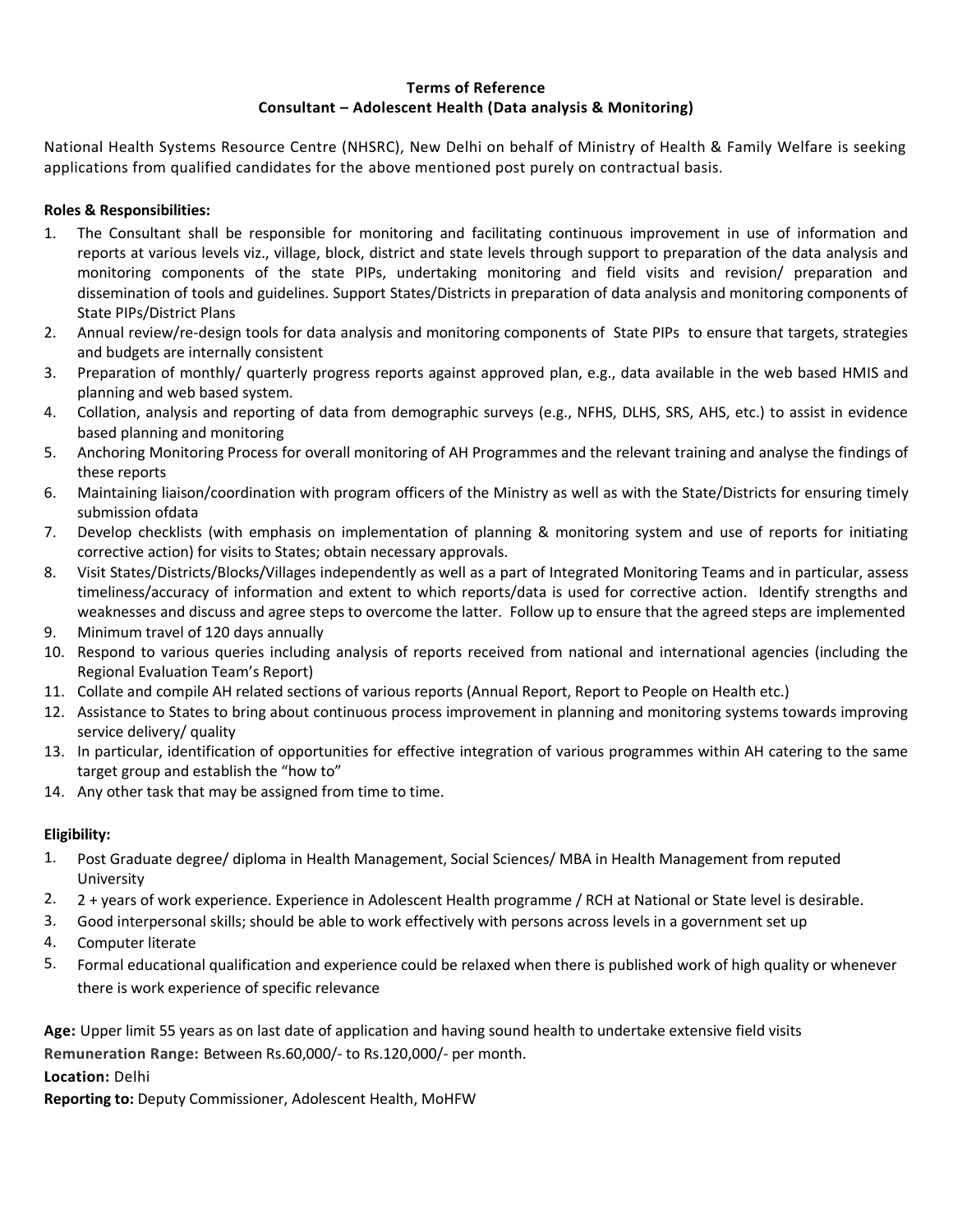**How to Apply:** Candidates are requested to fill the online application correctly which is available on the NHSRC website [\(http://nhsrcindia.org\)](http://nhsrcindia.org/) Applications will be accepted in the prescribed online application format only. The last date for receiving applications is 5<sup>th</sup> April 2022.

# निबंधन एवं शर्तें परामशशदार्ता**-** किशोर स्वास््य **(**डेटा ववश्लेषण और निगरािी**)**

स्वास्थ्य और परिवार कल्याण मंत्रालय की ओर से राष्ट्रीय स्वास्थ्य प्रणाली संसाधन केंद्र (एनएचएसआरसी), नई दिल्ली संविदात्मक आधार पर उपर्युक्त पदों के लिए योग्य उम्मीदवारों से आवेदन आमंत्रित कर रहा है। भूनमिा एवं उत्र्तरदानयत्व**:**

1. परामर्शदाता राज्य पीआईपी के डेटा विश्लेषण और निगरानी घटक तैयारी करने में सहायता के माध्यम से विभिन्न स्तरों जैसे गांव, ब्लॉक, जिला और राज्य स्तरों पर सूचना और रिपोर्टों के इस्तेमाल में निरंतर निगरानी एवं सुधार करने तथा क्षेत्र का दौरा एवं निगरानी करने और उपकरणों तथा दिशा-निर्देशों में संशोधन/तैयारी करने और प्रसार के लिए उत्तरदायी होगा। राज्य पीआईपी/जिला योजनाओं के डेटा विश्लेषण और निगरानी घटकों की तैयारी करने में राज्यों/ जिलों की सहायता करना।

2. राज्य पीआईपी के डेटा विश्लेषण और निगरानी घटकों के लिए वार्षिक समीक्षा/उपकरणों का डिजाइन पुन: बनाना ताकि यह सूनिश्चित हो सके कि लक्ष्य, रणनीतियां और बजट आंतरिक रूप से सूसंगत हैं।

3. अनुमोदित योजना के लिए मासिक / त्रैमासिक प्रगति रिपोर्ट तैयार करना, उदाहरण के लिए, वेब आधारित एचएमआईएस और नियोजन और वेब आधारित सिस्टम में उपलब्ध डेटा।

**4.** साक्ष्य आधाररर्त नियोजि और निगरािी में सहायर्ता िे नलए जिसांजययिीय सवेक्षणों (अथाशर्त एिएफएचएस**,**  डीएलएचएस, एसआरएस, एएचएस, आदि) से डेटा का संग्रह, विश्लेषण और रिपोर्टिंग करना।

5. एएच कार्यक्रमों और प्रासंगिक प्रशिक्षण की समग्र निगरानी के लिए निगरानी प्रक्रिया का संचालन करना और इन रिपोर्टो के निष्कर्षों का विश्लेषण करना।

6. समय पर आंकड़ों को प्रस्तुत करना सुनिश्चित करने के लिए मंत्रालय के तथा राज्य/जिले के कार्यक्रम तथा अधिकारियों के साथ संपर्क/समन्वय बनाए रखना।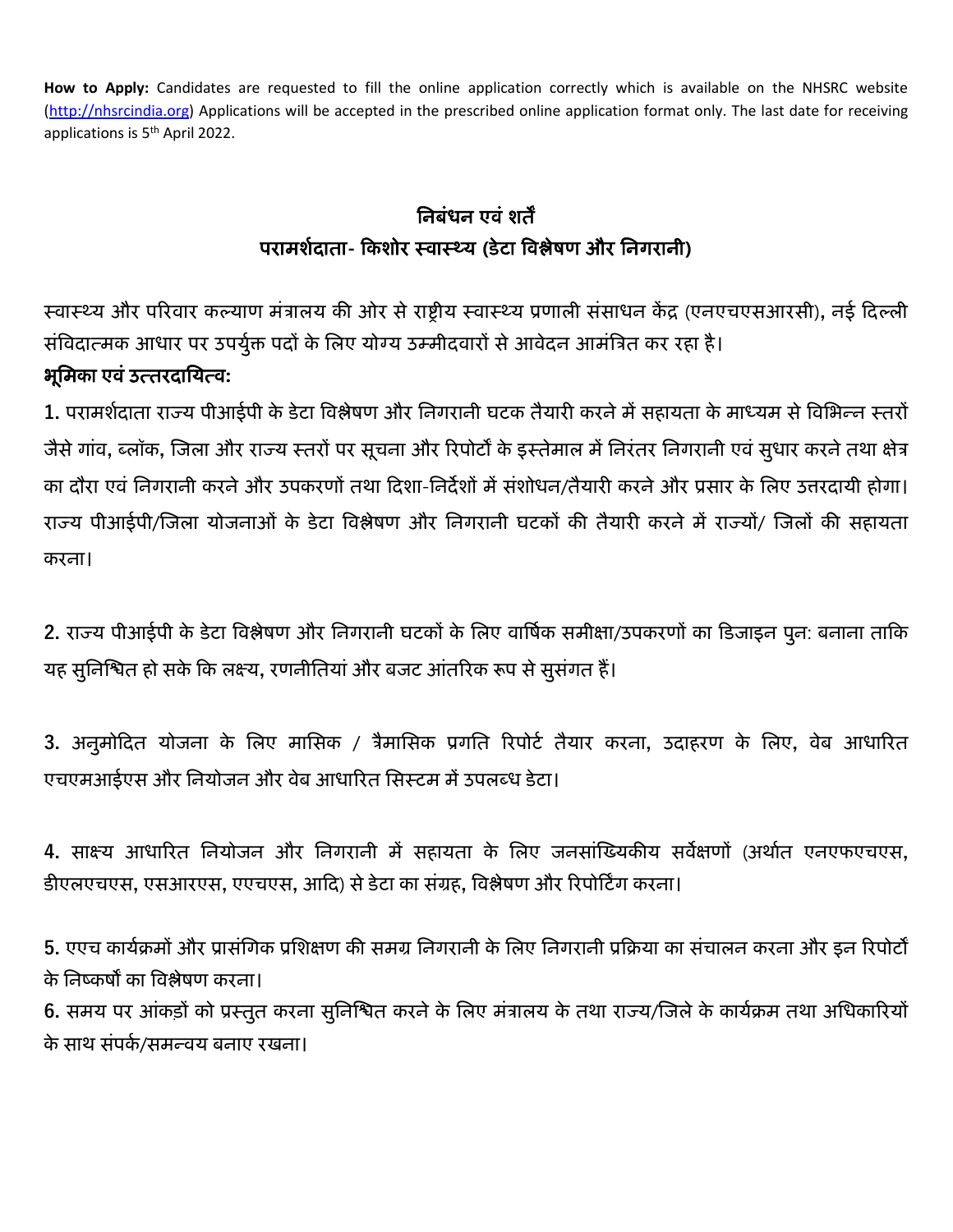7. राज्यों में दौरे के लिए जांच सूची विकसित करना (नियोजन और निगरानी प्रणाली के कार्यान्वयन और सुधारात्मक कार्रवाई शुरू करने के लिए रिपोर्टों के उपयोग पर जोर देने सहित); आवश्यक मंजूरी प्राप्त करना।

8. राज्यों / जिलों / ब्लॉक / गांवों का स्वतंत्र रूप से दौरा करने के साथ ही एकीकृत निगरानी टीमों के भाग के रूप में और विशेष रूप सेसूचना की समयबद्धता/सटीकता का आकलन करना और सुधारात्मक कार्रवाई के लिए लिए किस सीमा तक रिपोर्ट/डेटा का उपयोग किया जाता है। खूबियों और कमजोरियों की पहचान करना और कमियों को दूर करने के लिए उठाए जाने वाले उपायों के बारे में विचार-विमर्श करना और इससे सहमत होना। यह सुनिश्चित करने के लिए अनुवर्ती कार्रवाई करना कि सहमत उपायों को लागू किया गया है।

9. वर्ष में 120 दिनों की न्यूनतम यात्रा करना।

10. राष्ट्रीय और अंतरराष्ट्रीय एजेंसियों (क्षेत्रीय मूल्यांकन टीमों की रिपोर्ट सहित) से प्राप्त रिपोर्टों के विश्लेषण सहित विभिन्न प्रश्नों का उत्तर देना।

11. विभिन्न रिपोर्टों (वार्षिक रिपोर्ट, स्वास्थ्य पर लोगों को रिपोर्ट करना आदि) के एएच से संबंधित खंडों का मिलान और संकलित करना।

12. सेवा वितरण/गुणवत्ता में सुधार के लिए योजनाओं और निगरानी प्रणाली की निरंतर प्रक्रिया में सुधार लाने के लिए राज्यों की सहायता करना।

13. विशेष रूप से, एक ही लक्ष्य समूह की जरूरतों को पूरा करने वाले एएच के भीतर विभिन्न कार्यक्रमों के प्रभावी एकीकरण के अवसरों की पहचान करना और इसकी तकनीक की स्थापना करना।

14. समय-समय पर सौंपे जाने वाले अन्य कोई कार्य।

## पात्रर्ता**:**

1. प्रतिष्ठित विश्वविद्यालय से स्वास्थ्य प्रबंधन, सामाजिक विज्ञान में स्नातकोत्तर डिग्री/ स्वास्थ्य प्रबंधन में कडप्लोमा/एमबीए।

2. 2 + वर्षों का कार्य अनुभव। राष्ट्रीय या राज्य स्तर पर किशोर स्वास्थ्य कार्यक्रम / आरसीएच में अनुभव वांछनीय है।

3. बेहतर पारस्परिक कौशल; सरकारी संगठनों में स्तरीय लोगों के साथ प्रभावी ढंग से काम करने में सक्षम होना चाहिए।

**4.** िं प्यूटर साक्षरर्ता।